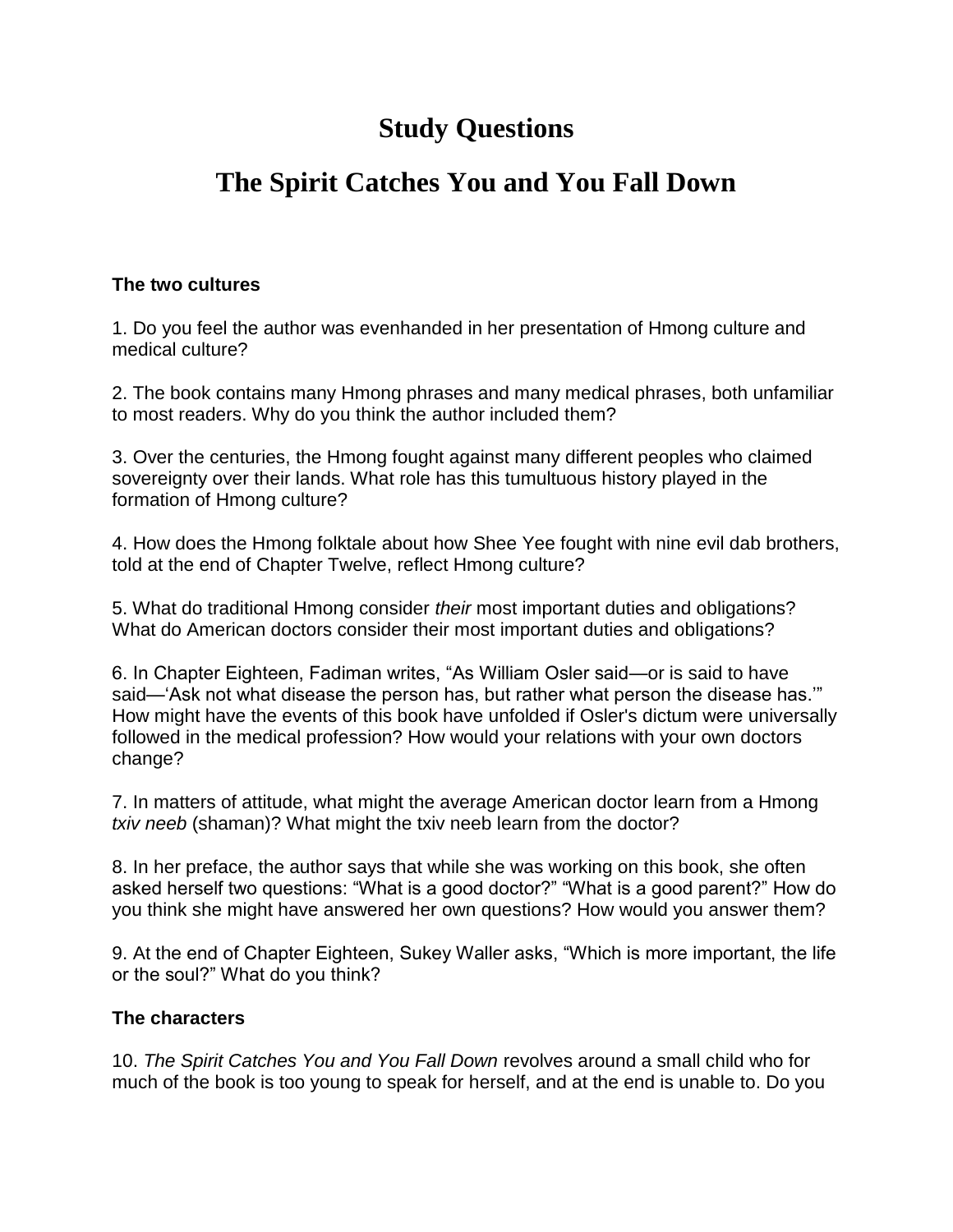nonetheless feel you know Lia Lee? Do you believe that even though she cannot walk or talk, she is a person of value—and if so, why?

11. In Chapter Eight, after describing Foua's competence as a mother and farmer in Laos, Fadiman quotes her as saying, "I miss having something that really belongs to me." What has Foua lost? Is there anything that still "really belongs" to her?

12. How do you feel about the Lees' reluctance to give Lia her medicine as prescribed? Can you understand their motivation? Do you sympathize with it?

13. Neil Ernst says, "I felt it was important for these Hmongs to understand that there were certain elements of medicine that we understood better than they did and that there were certain rules they had to follow with their kids' lives." Why didn't this message get through to the Lees? If you were Neil, would you feel this way too?

14. In Chapter Fifteen, Foua, who has heard that one of the Ernst sons has leukemia, embraces Peggy. After all the conflict between them, why are they finally able to resolve their differences? Do you think this could have happened earlier?

15. Since the publication of the book, Anne Fadiman has said that if she lived in Merced, she would choose Neil and Peggy as her children's pediatricians. If you have children, would you?

16. Fadiman describes May Ying Xiong as not just an interpreter but a cultural broker. What's the difference? What were May Ying's contributions to the book?

17. Were you surprised by the quality of care and affection given to Lia by her foster parents? How did Lia's foster parents feel about Foua and Nao Kao? Was foster care ultimately to Lia's benefit or detriment?

18. The only American who fully won the Lees' trust was Jeanine Hilt, their social worker. Why did Jeanine succeed where so many others had failed?

19. The book contains brief but important sections on three Hmong leaders—Jonas Vangay, Blia Yao Moua, and Dang Moua—who are multilingual and gainfully employed. What did they teach Fadiman? Why did she include them?

## **The writing**

20. How might this book have been different if it had been written by a Hmong? A doctor? An anthropologist?

21. From a writer's point of view, what are the advantages and disadvantages of being an outsider in the two cultures Fadiman explores?